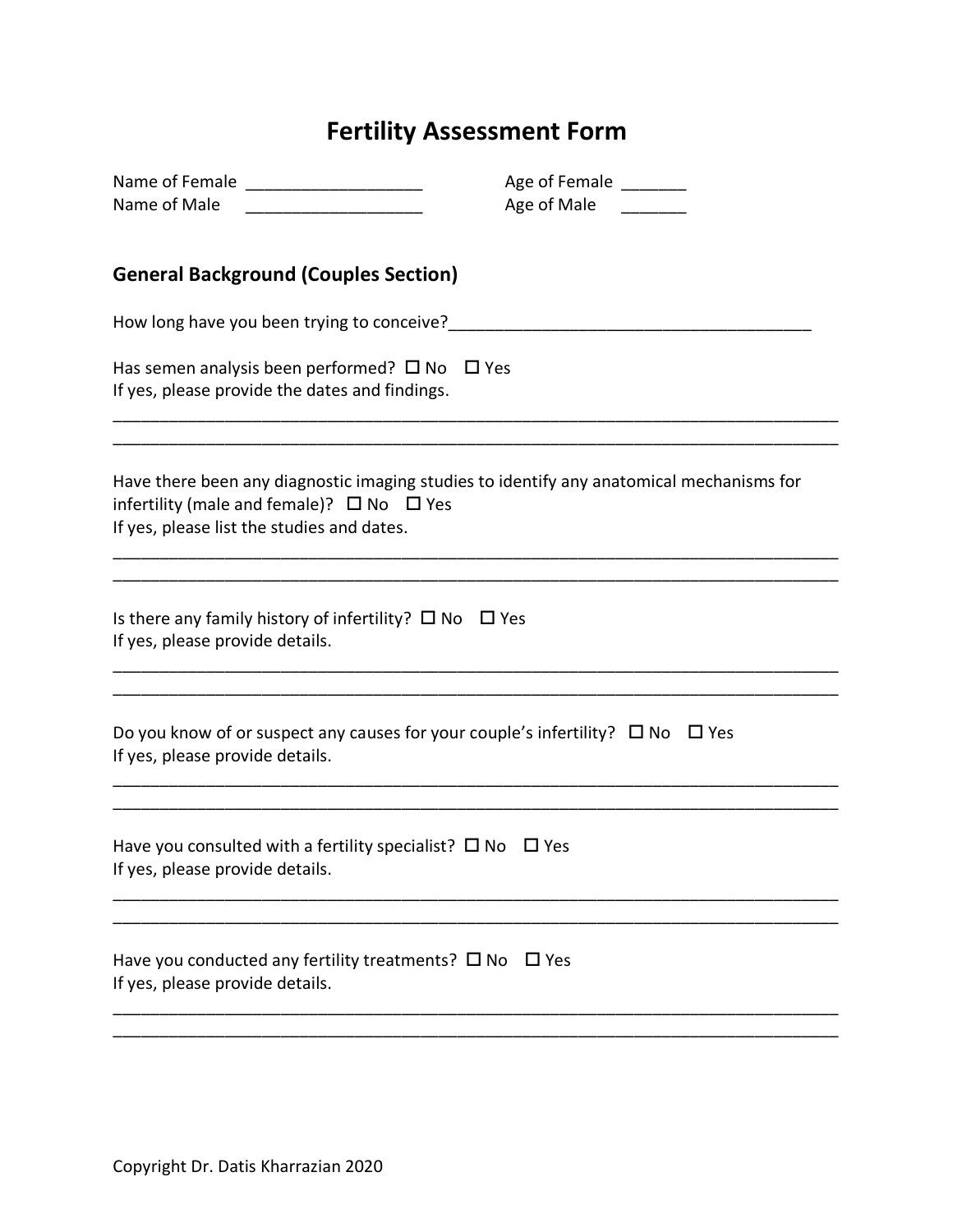## **Female Section**

| <b>Female Causes and Risk Factors</b>                                                                                                                  |
|--------------------------------------------------------------------------------------------------------------------------------------------------------|
| Do you know at what age your mother transitioned into menopause?_______                                                                                |
| Do you have regular menstrual cycles? $\Box$ No $\Box$ Yes<br>If no, please explain.                                                                   |
| Any history of oral contraceptives? $\Box$ No $\Box$ Yes<br>If yes, please provide dates and details.                                                  |
| An history of hormone replacement therapies? $\Box$ No $\Box$ Yes<br>If yes, please provide the dates and type of replacement.                         |
| Have you ever been diagnosed with polycystic ovarian syndrome (PCOS)? $\Box$ No $\Box$ Yes<br>If yes, please provide dates and details.                |
| Have you ever been diagnosed with pre-diabetes or diabetes? $\Box$ No $\Box$ Yes<br>If yes, please provide dates and details.                          |
| Have you ever been diagnosed with endometriosis? $\square$ No<br>$\Box$ Yes<br>If yes, please provide dates and details.                               |
| Have you ever been diagnosed with uterine fibroids, cysts, or any benign growths?<br>$\Box$ No $\Box$ Yes<br>If yes, please provide dates and details. |

\_\_\_\_\_\_\_\_\_\_\_\_\_\_\_\_\_\_\_\_\_\_\_\_\_\_\_\_\_\_\_\_\_\_\_\_\_\_\_\_\_\_\_\_\_\_\_\_\_\_\_\_\_\_\_\_\_\_\_\_\_\_\_\_\_\_\_\_\_\_\_\_\_\_\_\_\_\_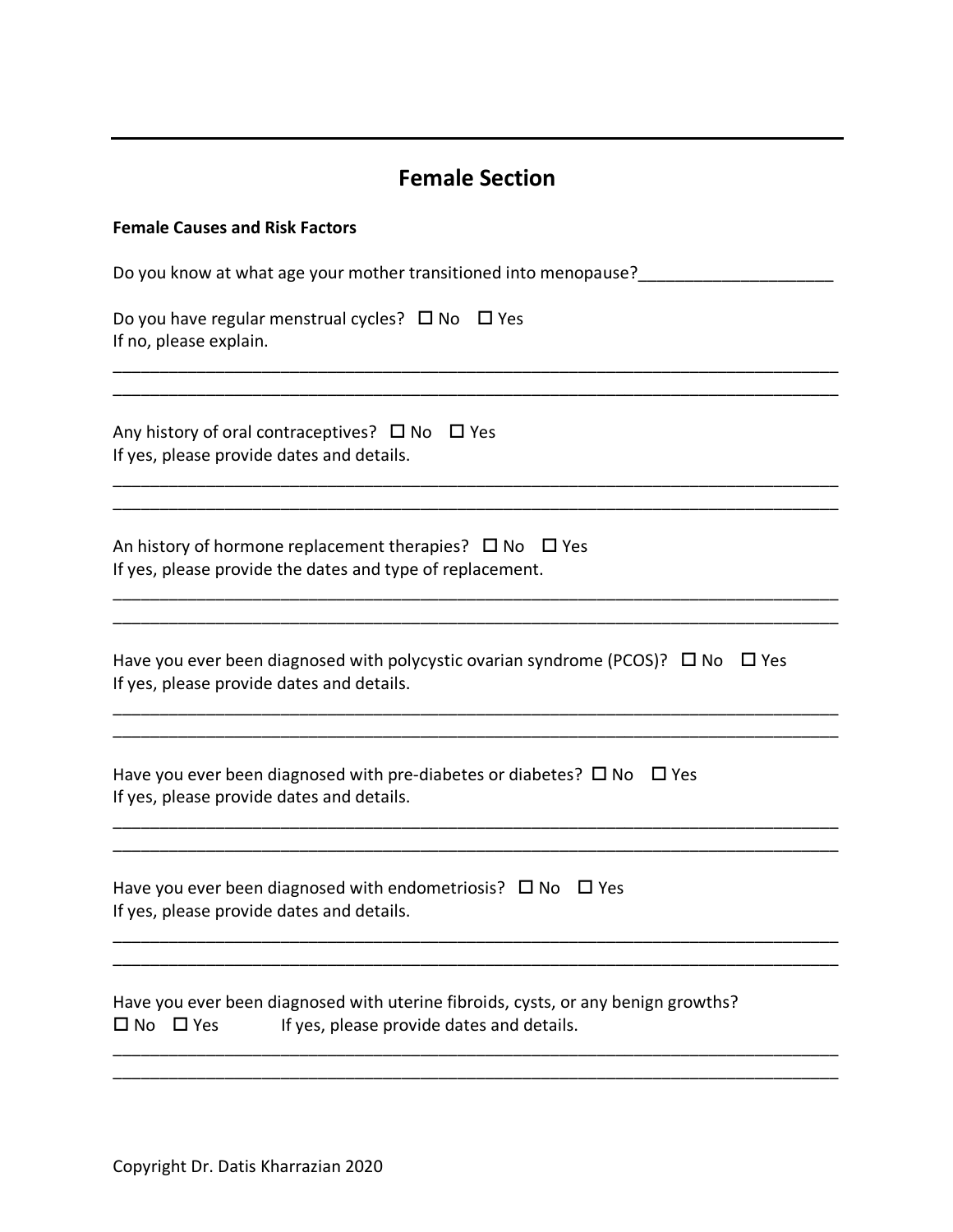| Have you ever been diagnosed with cervical stenosis? $\Box$ No $\Box$ Yes<br>If yes, please provide dates and details.     |
|----------------------------------------------------------------------------------------------------------------------------|
|                                                                                                                            |
| Have you ever been diagnosed with an autoimmune disease? $\Box$ No $\Box$ Yes<br>If yes, please provide dates and details. |
|                                                                                                                            |
| Do you have a family history of autoimmune disease? $\Box$ No $\Box$ Yes<br>If yes, please provide details.                |
|                                                                                                                            |
|                                                                                                                            |

How would you rate your body mass? (please check one):  $\Box$  normal  $\Box$  underweight  $\Box$  overweight

| Have you ever been infected with chlamydia, gonorrhea, or HIV? $\Box$ No $\Box$ Yes |  |
|-------------------------------------------------------------------------------------|--|
| If yes, please provide details.                                                     |  |

| Have you ever been diagnosed with a pelvic inflammatory condition? $\Box$ No $\Box$ Yes |  |
|-----------------------------------------------------------------------------------------|--|
| If yes, please provide details.                                                         |  |

\_\_\_\_\_\_\_\_\_\_\_\_\_\_\_\_\_\_\_\_\_\_\_\_\_\_\_\_\_\_\_\_\_\_\_\_\_\_\_\_\_\_\_\_\_\_\_\_\_\_\_\_\_\_\_\_\_\_\_\_\_\_\_\_\_\_\_\_\_\_\_\_\_\_\_\_\_\_

\_\_\_\_\_\_\_\_\_\_\_\_\_\_\_\_\_\_\_\_\_\_\_\_\_\_\_\_\_\_\_\_\_\_\_\_\_\_\_\_\_\_\_\_\_\_\_\_\_\_\_\_\_\_\_\_\_\_\_\_\_\_\_\_\_\_\_\_\_\_\_\_\_\_\_\_\_\_ \_\_\_\_\_\_\_\_\_\_\_\_\_\_\_\_\_\_\_\_\_\_\_\_\_\_\_\_\_\_\_\_\_\_\_\_\_\_\_\_\_\_\_\_\_\_\_\_\_\_\_\_\_\_\_\_\_\_\_\_\_\_\_\_\_\_\_\_\_\_\_\_\_\_\_\_\_\_

\_\_\_\_\_\_\_\_\_\_\_\_\_\_\_\_\_\_\_\_\_\_\_\_\_\_\_\_\_\_\_\_\_\_\_\_\_\_\_\_\_\_\_\_\_\_\_\_\_\_\_\_\_\_\_\_\_\_\_\_\_\_\_\_\_\_\_\_\_\_\_\_\_\_\_\_\_\_ \_\_\_\_\_\_\_\_\_\_\_\_\_\_\_\_\_\_\_\_\_\_\_\_\_\_\_\_\_\_\_\_\_\_\_\_\_\_\_\_\_\_\_\_\_\_\_\_\_\_\_\_\_\_\_\_\_\_\_\_\_\_\_\_\_\_\_\_\_\_\_\_\_\_\_\_\_\_

\_\_\_\_\_\_\_\_\_\_\_\_\_\_\_\_\_\_\_\_\_\_\_\_\_\_\_\_\_\_\_\_\_\_\_\_\_\_\_\_\_\_\_\_\_\_\_\_\_\_\_\_\_\_\_\_\_\_\_\_\_\_\_\_\_\_\_\_\_\_\_\_\_\_\_\_\_\_ \_\_\_\_\_\_\_\_\_\_\_\_\_\_\_\_\_\_\_\_\_\_\_\_\_\_\_\_\_\_\_\_\_\_\_\_\_\_\_\_\_\_\_\_\_\_\_\_\_\_\_\_\_\_\_\_\_\_\_\_\_\_\_\_\_\_\_\_\_\_\_\_\_\_\_\_\_\_

\_\_\_\_\_\_\_\_\_\_\_\_\_\_\_\_\_\_\_\_\_\_\_\_\_\_\_\_\_\_\_\_\_\_\_\_\_\_\_\_\_\_\_\_\_\_\_\_\_\_\_\_\_\_\_\_\_\_\_\_\_\_\_\_\_\_\_\_\_\_\_\_\_\_\_\_\_\_ \_\_\_\_\_\_\_\_\_\_\_\_\_\_\_\_\_\_\_\_\_\_\_\_\_\_\_\_\_\_\_\_\_\_\_\_\_\_\_\_\_\_\_\_\_\_\_\_\_\_\_\_\_\_\_\_\_\_\_\_\_\_\_\_\_\_\_\_\_\_\_\_\_\_\_\_\_\_

\_\_\_\_\_\_\_\_\_\_\_\_\_\_\_\_\_\_\_\_\_\_\_\_\_\_\_\_\_\_\_\_\_\_\_\_\_\_\_\_\_\_\_\_\_\_\_\_\_\_\_\_\_\_\_\_\_\_\_\_\_\_\_\_\_\_\_\_\_\_\_\_\_\_\_\_\_\_

Have you had any pelvic organ surgeries or procedures?  $\Box$  No  $\Box$  Yes If yes, please provide details.

| Do you smoke cigarettes or marijuana? $\square$ No $\square$ Yes |  |
|------------------------------------------------------------------|--|
| If yes, please provide details.                                  |  |

| Have you ever taken illicit drugs? $\Box$ No $\Box$ Yes |  |
|---------------------------------------------------------|--|
| If yes, please provide details.                         |  |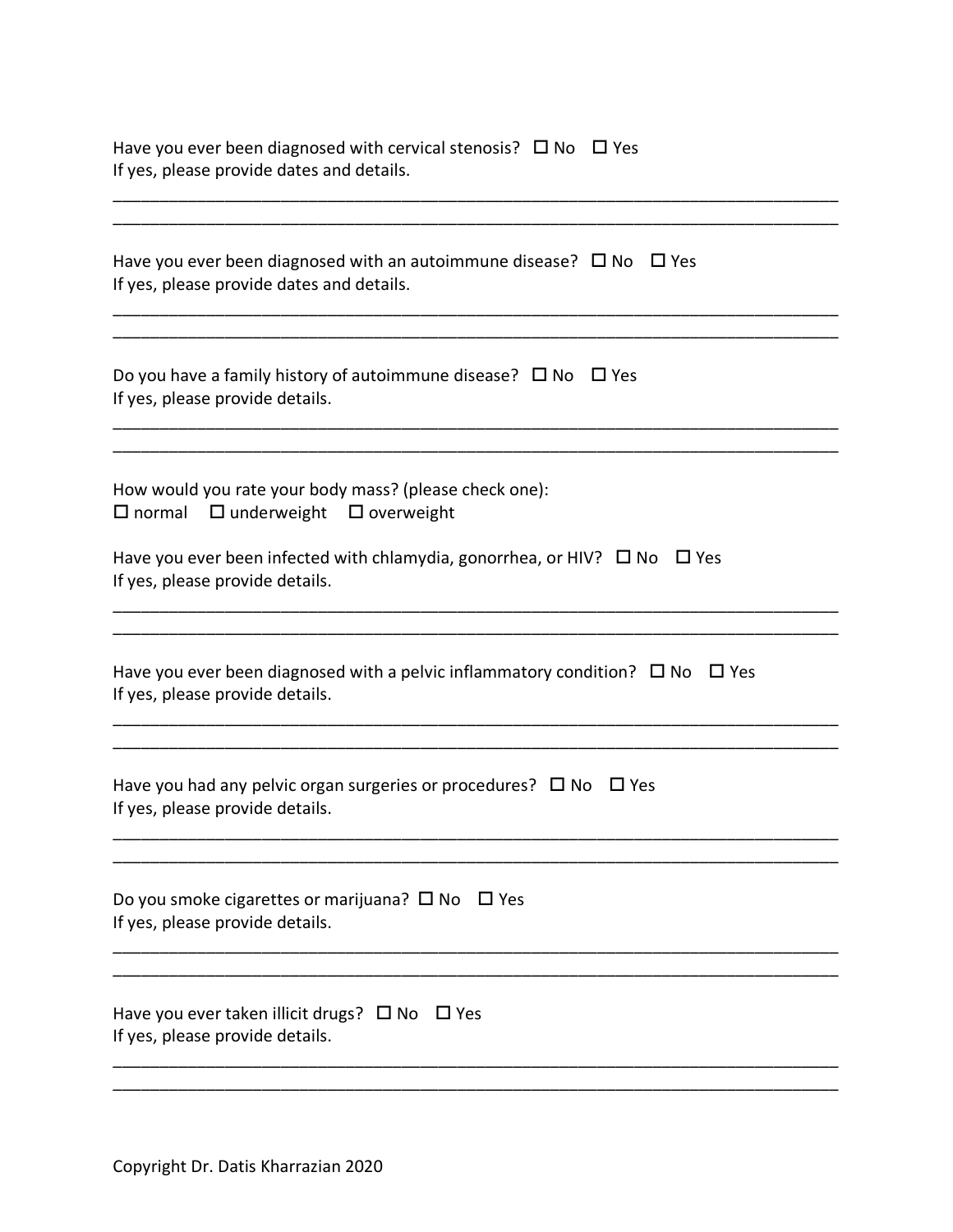| Have you had any known exposure to toxic chemicals? $\Box$ No $\Box$ Yes<br>If yes, please provide details.                                                                                                                                                                                                                                                                                   |                                                               |
|-----------------------------------------------------------------------------------------------------------------------------------------------------------------------------------------------------------------------------------------------------------------------------------------------------------------------------------------------------------------------------------------------|---------------------------------------------------------------|
| Have you had any known exposure to air or water pollutants? $\Box$ No $\Box$ Yes<br>If yes, please provide details.                                                                                                                                                                                                                                                                           |                                                               |
| Have you had any exposure to chemotherapy or radiation? $\Box$ No $\Box$ Yes<br>If yes, please provide details.                                                                                                                                                                                                                                                                               |                                                               |
| Do you drink alcohol? $\Box$ No $\Box$ Yes<br>If yes, please provide details.                                                                                                                                                                                                                                                                                                                 |                                                               |
| Do you consume caffeine? $\Box$ No $\Box$ Yes<br>If yes, please provide details.                                                                                                                                                                                                                                                                                                              |                                                               |
| Do you exercise? $\Box$ No $\Box$ Yes<br>If yes, please provide details.                                                                                                                                                                                                                                                                                                                      |                                                               |
| <b>PCOS Symptoms</b><br>(Circle : 0=never, 1= sometimes, 2=frequently, 3= most of the time)                                                                                                                                                                                                                                                                                                   |                                                               |
| Do you have excess or unwanted facial or body hair?<br>Do you experience scalp hair loss or hair thinning?<br>Do you have acne?<br>Do you experience absent, infrequent, or irregular menstrual cycles?<br>Do you experience fatigue and sugar cravings after meals?<br>Do you feel drops in energy in the afternoon?<br>Have you noticed increased weight gain and difficulty losing weight? | 0 1 2 3<br>0 1 2 3<br>0123<br>0123<br>0123<br>0123<br>0 1 2 3 |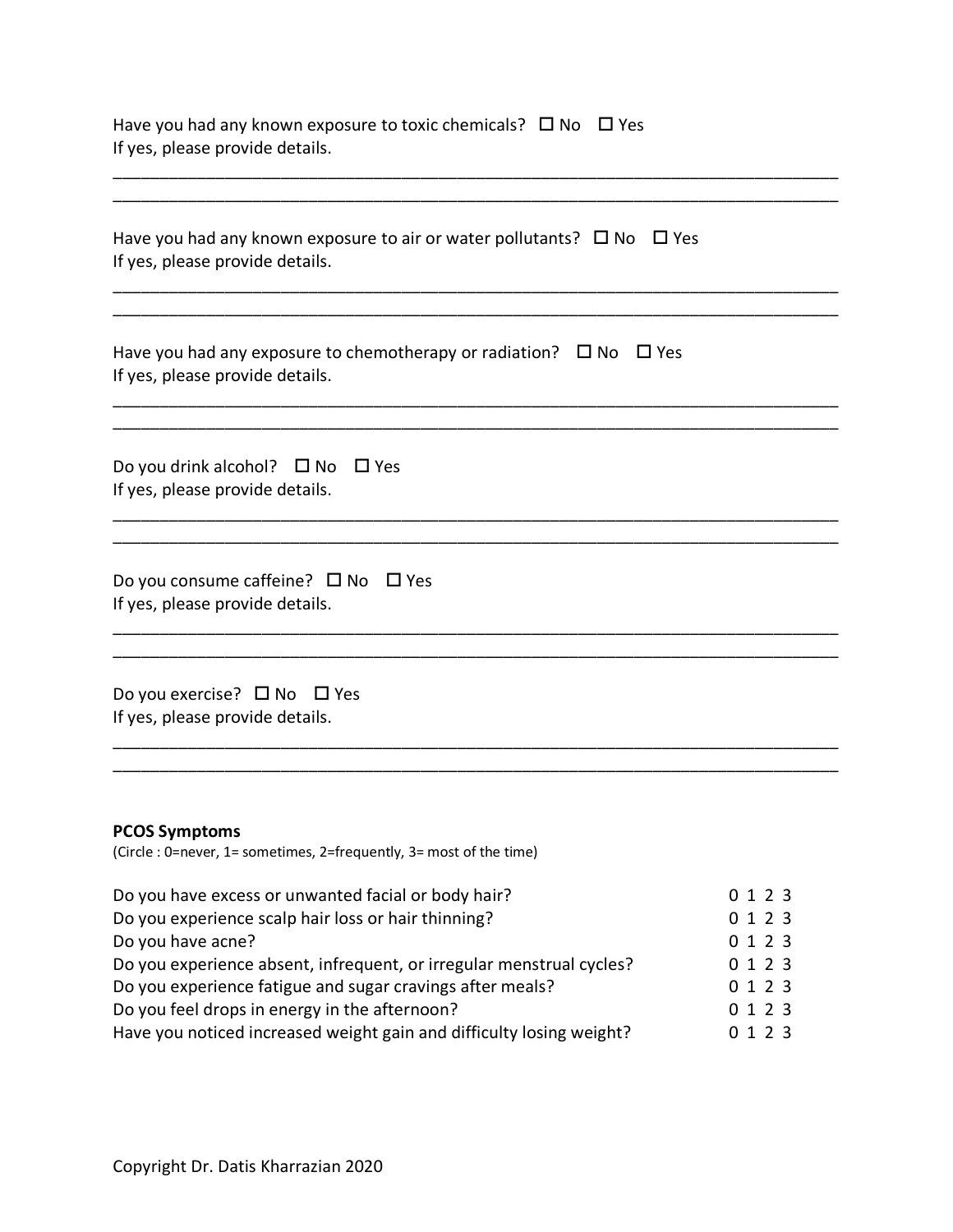#### **Endometriosis**

| Do you experience painful periods (pelvic pain and cramping) before<br>and/or several days into your menstrual cycle?<br>Do you experience pain with intercourse?<br>Do you experience pain with bowel movements or urination?<br>Do you experience abnormal menstruation or spotting? | 0123<br>0 1 2 3<br>0 1 2 3<br>0 1 2 3 |
|----------------------------------------------------------------------------------------------------------------------------------------------------------------------------------------------------------------------------------------------------------------------------------------|---------------------------------------|
| Hyperprolactinemia (Female)                                                                                                                                                                                                                                                            |                                       |
| Do you ever experience a milky discharge from your nipples?<br>Do you experience vaginal dryness?<br>Do you experience pain with intercourse?<br>Do you have a reduced sex drive?                                                                                                      | 0 1 2 3<br>0, 1, 2, 3<br>0123<br>0123 |
| <b>Hypothyroidism</b>                                                                                                                                                                                                                                                                  |                                       |
| Do you experience fatigue?<br>Do you experience reduced brain endurance?<br>Do you experience reduced muscle endurance?                                                                                                                                                                | 0 1 2 3<br>0 1 2 3<br>1 2 3           |

Have you noticed hair thinning or hair loss? 0 1 2 3 Do you have difficulty regulating your body temperature? 0 1 2 3

#### **Medications That May Impact Female Fertility**

Please mark any of the following medications that you currently use or have used in the past:

#### **Medications Impacting Ovarian Egg Quality or Quantity**

- $\square$  Anti-neoplastic medications
- $\square$  Chemotherapy
- $\Box$  Autoimmune Medications
- $\square$  Steroids

#### **Medications Impacting Healthy Cervical Mucus**

- $\square$  Antihistamines
- $\square$  Cough suppressants
- $\square$  Atropine
- $\square$  Sinus congestion medications
- $\square$  Propantheline
- $\square$  Clomid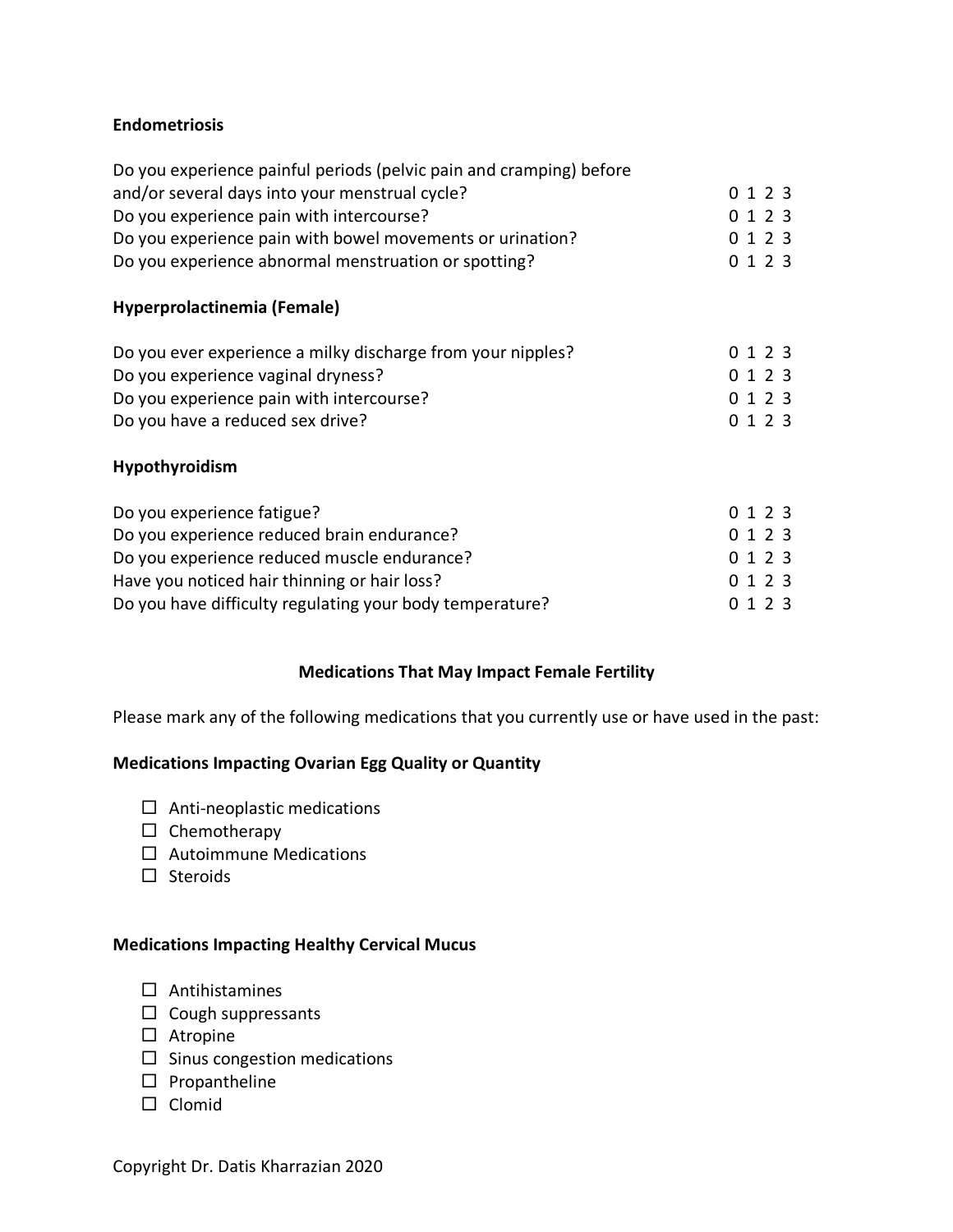- $\square$  Antidepressants
- $\square$  Epilepsy drugs

#### **Medications that Impact Ovulation and Menstrual Cycle Factors**

- □ Antihypertensives
- $\square$  Antipsychotics
- □ Cocaine
- □ Estrogens
- $\Box$  Anti-ulcer medication (cimetidine)
- $\Box$  Intestinal motility medication (metoclopramide)
- □ Hallucinogens
- □ Opioids
- $\Box$  Tricyclic antidepressants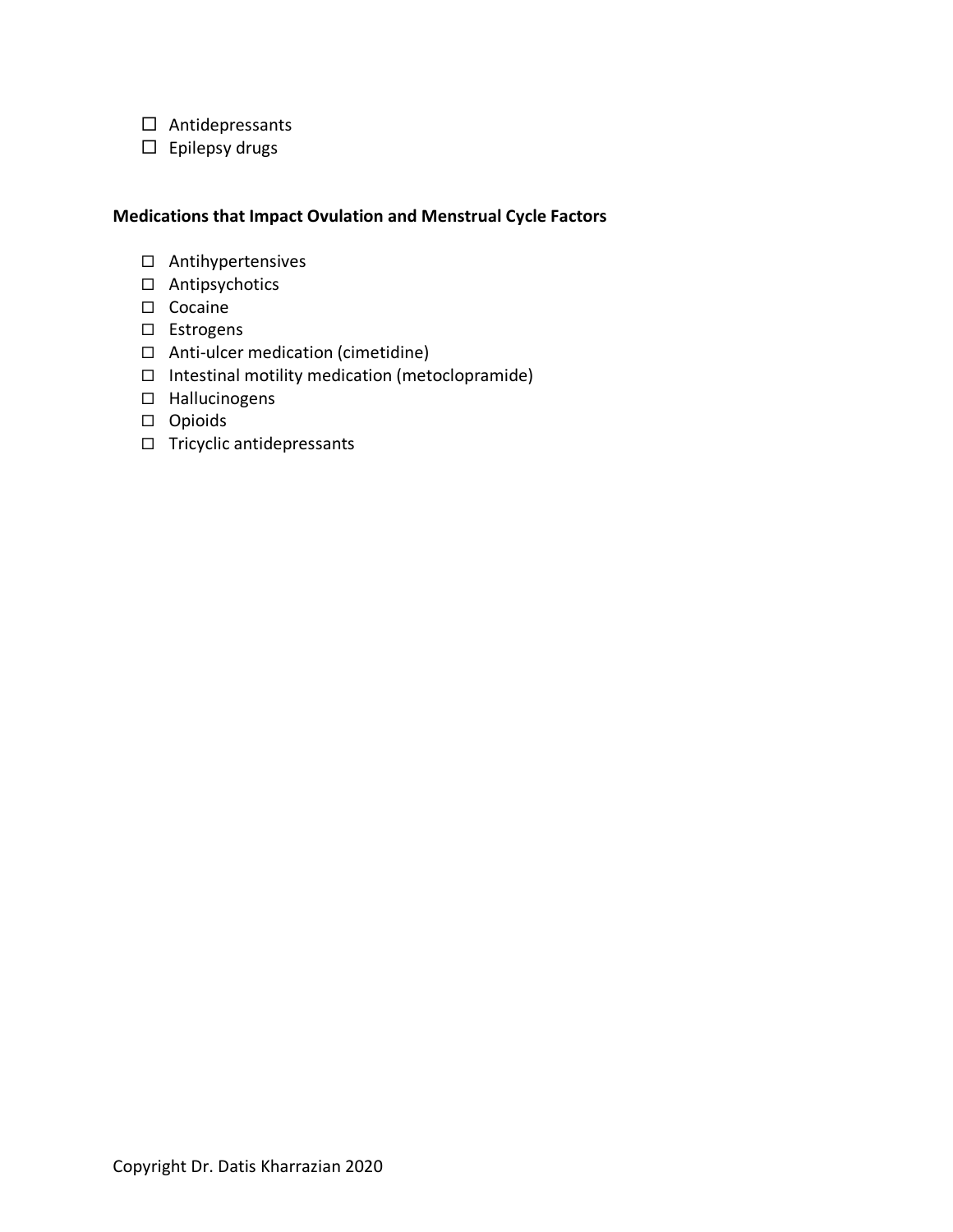### **Male Section**

\_\_\_\_\_\_\_\_\_\_\_\_\_\_\_\_\_\_\_\_\_\_\_\_\_\_\_\_\_\_\_\_\_\_\_\_\_\_\_\_\_\_\_\_\_\_\_\_\_\_\_\_\_\_\_\_\_\_\_\_\_\_\_\_\_\_\_\_\_\_\_\_\_\_\_\_\_\_ \_\_\_\_\_\_\_\_\_\_\_\_\_\_\_\_\_\_\_\_\_\_\_\_\_\_\_\_\_\_\_\_\_\_\_\_\_\_\_\_\_\_\_\_\_\_\_\_\_\_\_\_\_\_\_\_\_\_\_\_\_\_\_\_\_\_\_\_\_\_\_\_\_\_\_\_\_\_

\_\_\_\_\_\_\_\_\_\_\_\_\_\_\_\_\_\_\_\_\_\_\_\_\_\_\_\_\_\_\_\_\_\_\_\_\_\_\_\_\_\_\_\_\_\_\_\_\_\_\_\_\_\_\_\_\_\_\_\_\_\_\_\_\_\_\_\_\_\_\_\_\_\_\_\_\_\_ \_\_\_\_\_\_\_\_\_\_\_\_\_\_\_\_\_\_\_\_\_\_\_\_\_\_\_\_\_\_\_\_\_\_\_\_\_\_\_\_\_\_\_\_\_\_\_\_\_\_\_\_\_\_\_\_\_\_\_\_\_\_\_\_\_\_\_\_\_\_\_\_\_\_\_\_\_\_

\_\_\_\_\_\_\_\_\_\_\_\_\_\_\_\_\_\_\_\_\_\_\_\_\_\_\_\_\_\_\_\_\_\_\_\_\_\_\_\_\_\_\_\_\_\_\_\_\_\_\_\_\_\_\_\_\_\_\_\_\_\_\_\_\_\_\_\_\_\_\_\_\_\_\_\_\_\_ \_\_\_\_\_\_\_\_\_\_\_\_\_\_\_\_\_\_\_\_\_\_\_\_\_\_\_\_\_\_\_\_\_\_\_\_\_\_\_\_\_\_\_\_\_\_\_\_\_\_\_\_\_\_\_\_\_\_\_\_\_\_\_\_\_\_\_\_\_\_\_\_\_\_\_\_\_\_

\_\_\_\_\_\_\_\_\_\_\_\_\_\_\_\_\_\_\_\_\_\_\_\_\_\_\_\_\_\_\_\_\_\_\_\_\_\_\_\_\_\_\_\_\_\_\_\_\_\_\_\_\_\_\_\_\_\_\_\_\_\_\_\_\_\_\_\_\_\_\_\_\_\_\_\_

#### **Male Causes and Risk Factors**

An history of hormone or testosterone replacement therapies?  $\Box$  No  $\Box$  Yes If yes, please provide details.

Have you ever been diagnosed with andropause or endocrine disorders?  $\Box$  No  $\Box$  Yes If yes, please provide details.

Have you ever been diagnosed with erectile dysfunction?  $\Box$  No  $\Box$  Yes If yes, please provide details.

Have you ever been diagnosed with a varicocele or testicular infection?  $\Box$  No  $\Box$  Yes If yes, please provide details.

Have you had any pelvic surgeries (inguinal hernia, prostate, scrotal, testicular, and/or rectal?)  $\square$  No  $\square$  Yes If yes, please provide details.

\_\_\_\_\_\_\_\_\_\_\_\_\_\_\_\_\_\_\_\_\_\_\_\_\_\_\_\_\_\_\_\_\_\_\_\_\_\_\_\_\_\_\_\_\_\_\_\_\_\_\_\_\_\_\_\_\_\_\_\_\_\_\_\_\_\_\_\_\_\_\_\_\_\_\_\_\_\_ \_\_\_\_\_\_\_\_\_\_\_\_\_\_\_\_\_\_\_\_\_\_\_\_\_\_\_\_\_\_\_\_\_\_\_\_\_\_\_\_\_\_\_\_\_\_\_\_\_\_\_\_\_\_\_\_\_\_\_\_\_\_\_\_\_\_\_\_\_\_\_\_\_\_\_\_\_\_

\_\_\_\_\_\_\_\_\_\_\_\_\_\_\_\_\_\_\_\_\_\_\_\_\_\_\_\_\_\_\_\_\_\_\_\_\_\_\_\_\_\_\_\_\_\_\_\_\_\_\_\_\_\_\_\_\_\_\_\_\_\_\_\_\_\_\_\_\_\_\_\_\_\_\_\_\_\_

\_\_\_\_\_\_\_\_\_\_\_\_\_\_\_\_\_\_\_\_\_\_\_\_\_\_\_\_\_\_\_\_\_\_\_\_\_\_\_\_\_\_\_\_\_\_\_\_\_\_\_\_\_\_\_\_\_\_\_\_\_\_\_\_\_\_\_\_\_\_\_\_\_\_\_\_\_\_ \_\_\_\_\_\_\_\_\_\_\_\_\_\_\_\_\_\_\_\_\_\_\_\_\_\_\_\_\_\_\_\_\_\_\_\_\_\_\_\_\_\_\_\_\_\_\_\_\_\_\_\_\_\_\_\_\_\_\_\_\_\_\_\_\_\_\_\_\_\_\_\_\_\_\_\_\_\_

\_\_\_\_\_\_\_\_\_\_\_\_\_\_\_\_\_\_\_\_\_\_\_\_\_\_\_\_\_\_\_\_\_\_\_\_\_\_\_\_\_\_\_\_\_\_\_\_\_\_\_\_\_\_\_\_\_\_\_\_\_\_\_\_\_\_\_\_\_\_\_\_\_\_\_\_\_\_ \_\_\_\_\_\_\_\_\_\_\_\_\_\_\_\_\_\_\_\_\_\_\_\_\_\_\_\_\_\_\_\_\_\_\_\_\_\_\_\_\_\_\_\_\_\_\_\_\_\_\_\_\_\_\_\_\_\_\_\_\_\_\_\_\_\_\_\_\_\_\_\_\_\_\_\_\_\_

| Have you ever been diagnosed with prostatitis? $\Box$ No $\Box$ Yes |  |
|---------------------------------------------------------------------|--|
| If yes, please provide details.                                     |  |
|                                                                     |  |

| Have you ever been diagnosed with an autoimmune disease? $\Box$ No $\Box$ Yes |  |
|-------------------------------------------------------------------------------|--|
| If yes, please provide details.                                               |  |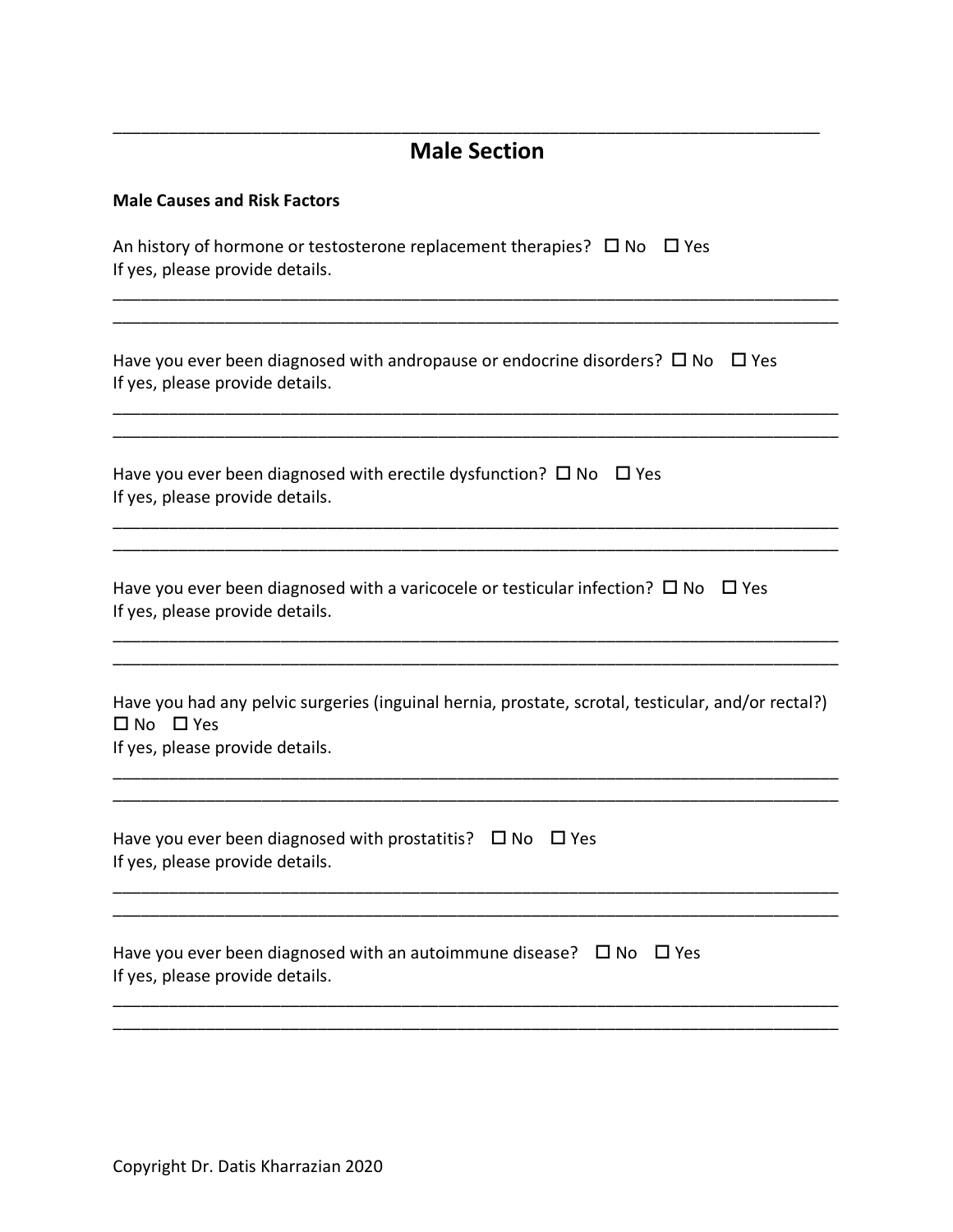| Do you have a family history of autoimmune disease? $\square$ No $\square$ Yes<br>If yes, please provide details.          |
|----------------------------------------------------------------------------------------------------------------------------|
|                                                                                                                            |
| Have you ever been diagnosed with pre-diabetes or diabetes? $\Box$ No $\Box$ Yes<br>If yes, please provide details.        |
| Do you have any penis deformities or an undescended testis? $\Box$ No $\Box$ Yes<br>If yes, please provide details.        |
| How would you rate your body mass (please check one):<br>$\Box$ normal $\Box$ underweight $\Box$ overweight                |
| Have you ever been infected with chlamydia, gonorrhea, or HIV? $\Box$ No $\Box$ Yes<br>If yes, please provide details.     |
| Have you ever been diagnosed with a pelvic inflammatory condition? $\Box$ No $\Box$ Yes<br>If yes, please provide details. |
| Do you smoke cigarettes or marijuana? $\square$ No $\square$ Yes<br>If yes, please provide details.                        |
| Have you ever taken illicit drugs? $\square$ No $\square$ Yes<br>If yes, please provide details.                           |
| Have you had any exposure to chemotherapy or radiation? $\Box$ No $\Box$ Yes<br>If yes, please provide details.            |
|                                                                                                                            |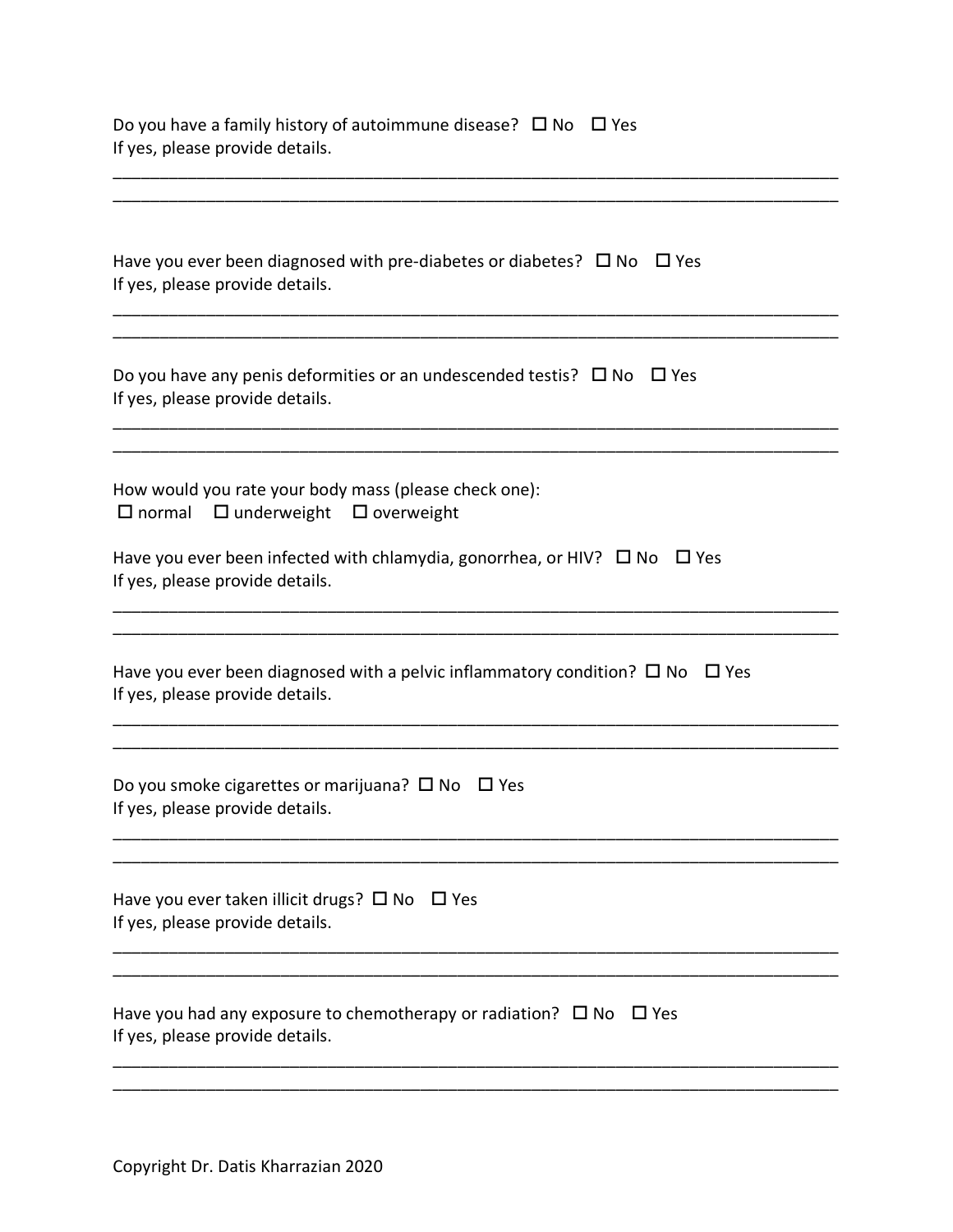Do you drink alcohol?  $\Box$  No  $\Box$  Yes If yes, please provide details.

Do you consume caffeine?  $\Box$  No  $\Box$  Yes If yes, please provide details.

Do you exercise?  $\Box$  No  $\Box$  Yes If yes, please provide details.

#### **Andropause**

(Circle: 0=never, 1= sometimes, 2=frequently, 3= most of the time)

| Reduced muscle endurance and ability to exercise aggressively | 0 1 2 3 |
|---------------------------------------------------------------|---------|
| Reduced sexual endurance                                      | 0 1 2 3 |
| Loss of muscle mass                                           | 0 1 2 3 |
| Reduced motivation and drive                                  | 0123    |

\_\_\_\_\_\_\_\_\_\_\_\_\_\_\_\_\_\_\_\_\_\_\_\_\_\_\_\_\_\_\_\_\_\_\_\_\_\_\_\_\_\_\_\_\_\_\_\_\_\_\_\_\_\_\_\_\_\_\_\_\_\_\_\_\_\_\_\_\_\_\_\_\_\_\_\_\_\_ \_\_\_\_\_\_\_\_\_\_\_\_\_\_\_\_\_\_\_\_\_\_\_\_\_\_\_\_\_\_\_\_\_\_\_\_\_\_\_\_\_\_\_\_\_\_\_\_\_\_\_\_\_\_\_\_\_\_\_\_\_\_\_\_\_\_\_\_\_\_\_\_\_\_\_\_\_\_

\_\_\_\_\_\_\_\_\_\_\_\_\_\_\_\_\_\_\_\_\_\_\_\_\_\_\_\_\_\_\_\_\_\_\_\_\_\_\_\_\_\_\_\_\_\_\_\_\_\_\_\_\_\_\_\_\_\_\_\_\_\_\_\_\_\_\_\_\_\_\_\_\_\_\_\_\_\_ \_\_\_\_\_\_\_\_\_\_\_\_\_\_\_\_\_\_\_\_\_\_\_\_\_\_\_\_\_\_\_\_\_\_\_\_\_\_\_\_\_\_\_\_\_\_\_\_\_\_\_\_\_\_\_\_\_\_\_\_\_\_\_\_\_\_\_\_\_\_\_\_\_\_\_\_\_\_

\_\_\_\_\_\_\_\_\_\_\_\_\_\_\_\_\_\_\_\_\_\_\_\_\_\_\_\_\_\_\_\_\_\_\_\_\_\_\_\_\_\_\_\_\_\_\_\_\_\_\_\_\_\_\_\_\_\_\_\_\_\_\_\_\_\_\_\_\_\_\_\_\_\_\_\_\_\_

\_\_\_\_\_\_\_\_\_\_\_\_\_\_\_\_\_\_\_\_\_\_\_\_\_\_\_\_\_\_\_\_\_\_\_\_\_\_\_\_\_\_\_\_\_\_\_\_\_\_\_\_\_\_\_\_\_\_\_\_\_\_\_\_\_\_\_\_\_\_\_\_\_\_\_\_\_\_

#### **Hyperprolactinemia (Male)**

| Do you ever experience a milky discharge from your nipple?  | 0 1 2 3    |
|-------------------------------------------------------------|------------|
| Have your nipples or breasts area become more round-shaped? | 0 1 2 3    |
| Do you experience low sex drive?                            | 0 1 2 3    |
| Do you experience difficulty maintaining an erection?       | 0 1 2 3    |
| Do you experience difficulty getting an erection?           | 0 1 2 3    |
| Is your libido reduced?                                     | 0, 1, 2, 3 |

#### **Erectile Dysfunction**

| Do you have trouble getting an erection?                                  | 0 1 2 3 |  |
|---------------------------------------------------------------------------|---------|--|
| Do you have trouble keeping an erection?                                  | 0 1 2 3 |  |
| Do you take any medications or natural products to improve your erection? | 0 1 2 3 |  |

#### **Hypothyroidism**

| Do you experience fatigue?                               | 0, 1, 2, 3 |
|----------------------------------------------------------|------------|
| Do you experience reduced brain endurance?               | 0 1 2 3    |
| Do you experience reduced muscle endurance?              | 0, 1, 2, 3 |
| Have you noticed hair thinning or hair loss?             | 0, 1, 2, 3 |
| Do you have difficulty regulating your body temperature? | 0, 1, 2, 3 |